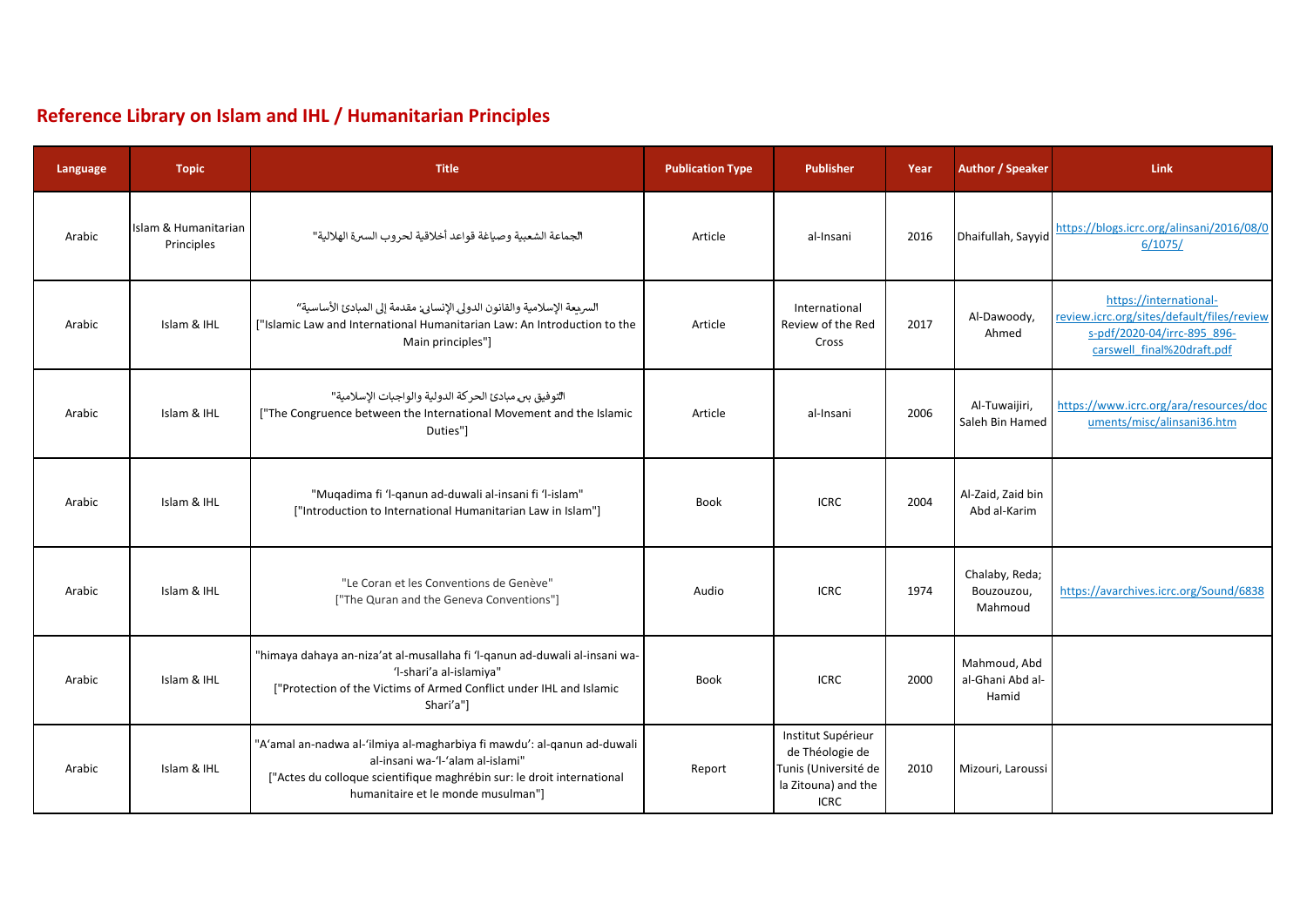| Language | <b>Topic</b> | <b>Title</b>                                                                                                                                                                                                                                                            | <b>Publication Type</b> | <b>Publisher</b>                                  | Year | <b>Author / Speaker</b>           | <b>Link</b>                                                                             |
|----------|--------------|-------------------------------------------------------------------------------------------------------------------------------------------------------------------------------------------------------------------------------------------------------------------------|-------------------------|---------------------------------------------------|------|-----------------------------------|-----------------------------------------------------------------------------------------|
| Arabic   | Islam & IHL  | الإسلام كمرجعية لحماية أسرى الحرب سهام الأمس عبد القادر الجزائري في تطوير القانون"<br>"الدولي العربي" التي تصميم التي المعلمي                                                                                                                                           | Article                 | al-Insani                                         | 2020 | Muhammad,<br>Maraimi              | https://blogs.icrc.org/alinsani/2020/04/3<br>0/3718/                                    |
| Arabic   | Islam & IHL  | الأمىر عبد القادر والقانون الدولي الإنسابي"                                                                                                                                                                                                                             | Article                 | al-Insani                                         | 2018 | Qassem, Reem<br>Narges            | https://blogs.icrc.org/alinsani/2018/11/1<br>5/2250/                                    |
| Arabic   | Islam & IHL  | "Le droit islamique et le droit international humanitaire"<br>["Islamic Law and International Humanitarian Law"]                                                                                                                                                        | Audio                   | <b>ICRC</b>                                       | 1995 | Tlili, Hassane;<br>Zemmali, Ameur | https://avarchives.icrc.org/Sound/11031                                                 |
| Arabic   | Islam & IHL  | "al-islam wa-'l-qanun ad-dawali al-insani"<br>["Islam and International Humanitarian Law"]                                                                                                                                                                              | Book                    | Academy of Islamic<br>Science and<br>Culture, Qom | 2009 | Various                           |                                                                                         |
| Arabic   | Islam & IHL  | "at-tasawwurat allati tusadifuha al-lajna ad-duwliya li-l-salib al-ahmar fi<br>ajza' min al-'alam al-islami wa atharuha 'ala fa'aliyat 'amaliha"<br>["Encountering Perceptions in Parts of the Muslim World and Their Impact<br>on the ICRC's Ability to Be Effective"] | Article                 | International<br>Review of the Red<br>Cross       | 2005 | Wigger, Andreas                   | https://www.icrc.org/ara/resources/doc<br>uments/article/review/review-858-<br>p343.htm |
| Arabic   | Islam & IHL  | "al-islam wa-'l-qanun ad-duwali al-insani: hawla ba'd al-mabadi' al-<br>asasiya"<br>["Islam and IHL: On some Fundamental Principles"]                                                                                                                                   | Article                 | al-Insani                                         | 2004 | Zemmali, Ameur                    | https://www.icrc.org/ara/resources/doc<br>uments/misc/alinsani29.htm                    |
| Arabic   | Islam & IHL  | "al-ganun ad-duwali al-insani fi 'l-Islam"<br>["IHL and Islam"]                                                                                                                                                                                                         | Article                 | al-Insani                                         | 2007 | Zemmali, Ameur                    | https://www.icrc.org/ara/resources/doc<br>uments/misc/alinsani39.htm                    |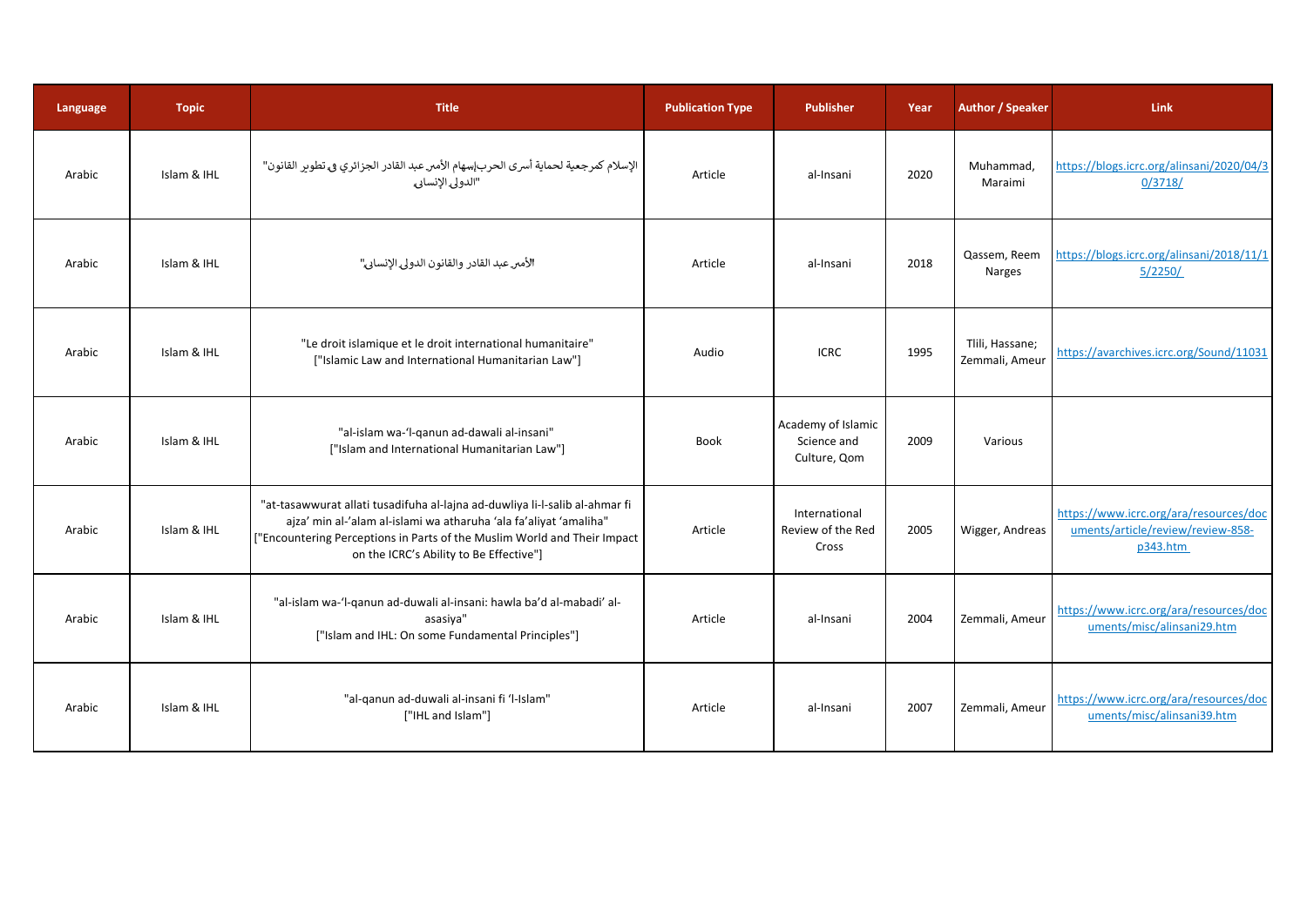| Language              | <b>Topic</b>                               | <b>Title</b>                                                                                                                                                                                                                                                             | <b>Publication Type</b> | <b>Publisher</b>                            | Year | <b>Author / Speaker</b> | <b>Link</b>                                                                                                                       |
|-----------------------|--------------------------------------------|--------------------------------------------------------------------------------------------------------------------------------------------------------------------------------------------------------------------------------------------------------------------------|-------------------------|---------------------------------------------|------|-------------------------|-----------------------------------------------------------------------------------------------------------------------------------|
| Arabic                | Islam & IHL                                | "Magalat fi 'l-ganun ad-duwali al-insani wa-'l Islam"<br>["Articles on International Humanitarian Law and Islam"]                                                                                                                                                        | <b>Book</b>             | <b>ICRC</b>                                 | 2007 | Zemmali, Ameur          | https://blogs.icrc.org/religion-<br>humanitarianprinciples/arabic-articles-<br>on-international-humanitarian-law-and-<br>islam/   |
| Arabic                | Islam & IHL                                | "من الأرشيفـأعراف الحرب ومبادئ السريعة الإسلامية"                                                                                                                                                                                                                        | Article                 | al-Insani                                   | 2019 | Zemmali, Ameur          | https://blogs.icrc.org/alinsani/2019/07/3<br>0/3113/                                                                              |
| Arabic                | Islam & IHL -<br>Management of the<br>Dead | التعامل مع الموبى من منظور السريعة الإسلامية والقانون الدولي الإنسابي اعتبارات الطب"<br>السرعى ويمجال العمل الإنسادي<br>["Management of the dead from the Islamic law and international<br>humanitarian law perspectives: Considerations for humanitarian<br>forensics"] | Article                 | International<br>Review of the Red<br>Cross | 2017 | Al-Dawoody,<br>Ahmed    | https://international-<br>review.icrc.org/sites/default/files/13155-<br>irrc 99 905 15-<br>management of the dead -<br>07 low.pdf |
| Arabic                | Islam & IHL -<br>Protection                | "a'raf al-harb wa-mabadi' ash-shari'a al-islamiya bi-shan himayat dahaya<br>an-niza'at al-musalaha"<br>["The Practice of War and the Principles of the Islamic Sharia with regard<br>to the Protection of Victims of Armed Conflict"]                                    | Article                 | al-Insani                                   | 2005 | Zemmali, Ameur          | https://www.icrc.org/ara/resources/doc<br>uments/misc/alinsani32.htm                                                              |
| Arabic                | Islam & IHL -<br>Protection                | "himayat dahaya al-hurub fi ash-shari'a al-islamiya wa -'l-qanun ad-duwali<br>al-insani"<br>["The Protection of the Victims of War in Islamic Law and IHL"]                                                                                                              | <b>Book</b>             | <b>ICRC</b>                                 | 2006 | Zemmali, Ameur          |                                                                                                                                   |
| Arabic                | Islamic Law of War                         | استهداف المدنيى وأوضاع النساء المقاتلات في قانون الحرب في الإسلامجوار مع الدكتور"<br>"أحمد الدامون"                                                                                                                                                                      | Article                 | al-Insani                                   | 2018 | Al-Dawoody,<br>Ahmed    | https://blogs.icrc.org/alinsani/2018/08/0<br>7/1960/                                                                              |
| Arabic and<br>English | Islam & IHL                                | "Muslim Scholars Present Their Perspectives on Islamic Law and IHL"                                                                                                                                                                                                      | Video                   | <b>ICRC</b>                                 | 2020 | Various                 | https://blogs.icrc.org/religion-<br>humanitarianprinciples/islamic-scholar-<br>videos/                                            |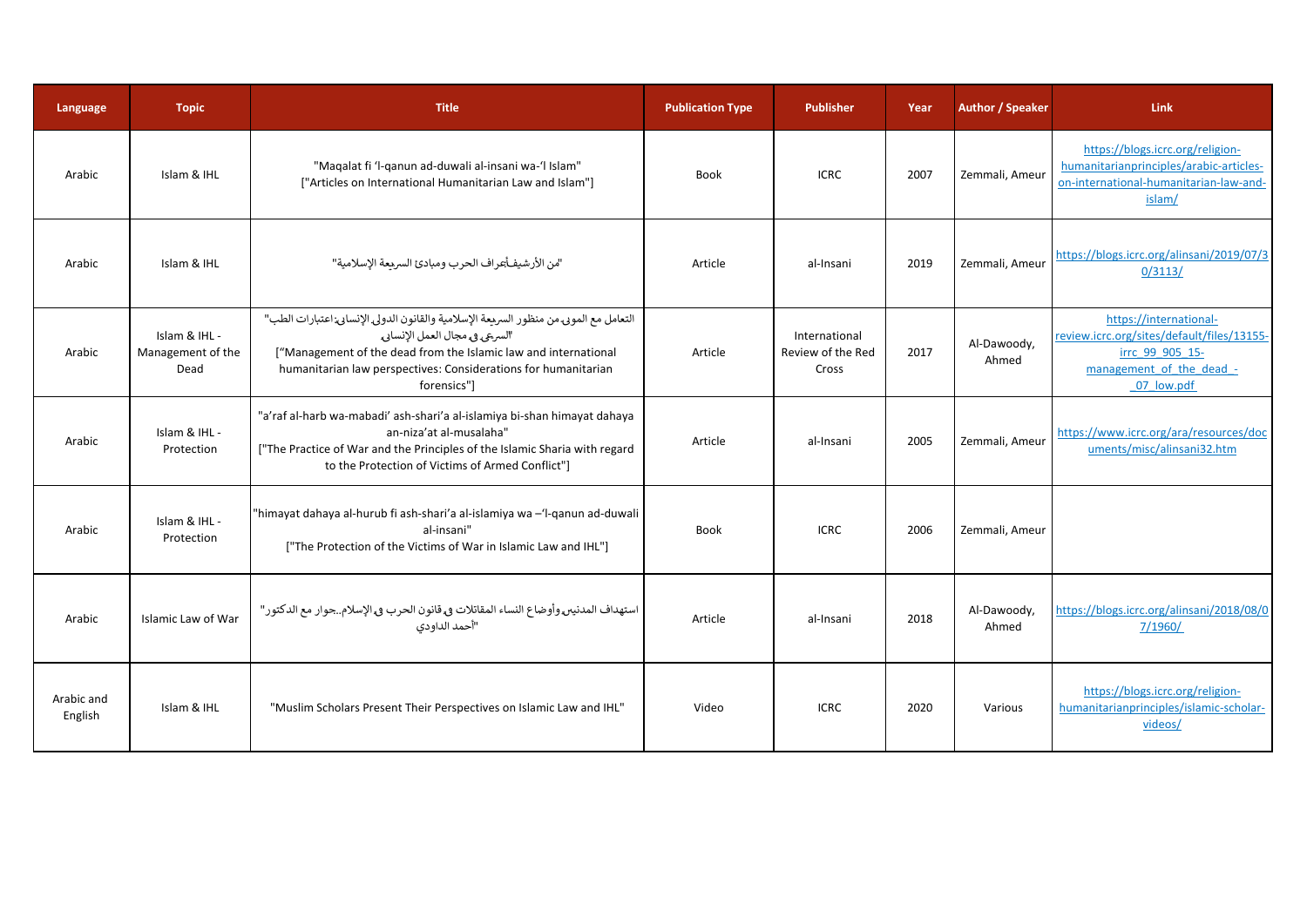| Language                      | <b>Topic</b> | <b>Title</b>                                                                                                                                                                                                                                                   | <b>Publication Type</b> | <b>Publisher</b>                                                                         | Year | Author / Speaker                                                                                         | <b>Link</b>                                                                                                                                                            |
|-------------------------------|--------------|----------------------------------------------------------------------------------------------------------------------------------------------------------------------------------------------------------------------------------------------------------------|-------------------------|------------------------------------------------------------------------------------------|------|----------------------------------------------------------------------------------------------------------|------------------------------------------------------------------------------------------------------------------------------------------------------------------------|
| Arabic and<br>French          | Islam & IHL  | "Séminaire à Tunis: L'islam et le droit international humanitaire"                                                                                                                                                                                             | Audio                   | <b>ICRC</b>                                                                              | 1979 | Bory, Françoise;<br>Ben Achour, ladh                                                                     | https://avarchives.icrc.org/Sound/11176                                                                                                                                |
| Arabic, English<br>and French | Islam & IHL  | "IHL and Islamic Law in Contemporary Armed Conflicts - Experts'<br>Workshop Geneva, 29-30 October 2018"                                                                                                                                                        | Report                  | Faculty of Islamic<br>Studies of the<br>University of<br>Sarajevo and the<br><b>ICRC</b> | 2018 | Al-Dawoody,<br>Ahmed; Begović,<br>Nedim; Alispahić,<br>Zehra; Hasani,<br>Mustafa; Ćeman,<br>Senad: Mahić | https://blogs.icrc.org/religion-<br>humanitarianprinciples/ihl-and-islamic-<br>law-in-contemporary-armed-conflicts-<br>experts-workshop-geneva-29-30-<br>october-2018/ |
| Bahasa Indonesia              | Islam & IHL  | "Hukum Perang Islam"<br>[translation of the original work: "Islamic Law of War"]                                                                                                                                                                               | <b>Book</b>             | <b>KPG and Palgrave</b>                                                                  | 2019 | Al-Dawoody,<br>Ahmed                                                                                     |                                                                                                                                                                        |
| Bahasa Indonesia              | Islam & IHL  | "Pengantar Hukum Humaniter Internasional dan Islam"<br>[translation of the original Arabic work: "muqadima fi 'l-qanun ad-duwali<br>al-insani fi 'l-islam"]                                                                                                    | Book                    | <b>ICRC</b>                                                                              | 2008 | Al-Zaid, Zaid bin<br>Abd al-Karim                                                                        |                                                                                                                                                                        |
| Bahasa Indonesia              | Islam & IHL  | "Perlindungan Korban Konflik Bersenjata dalam Perspektif Hukum<br>Humaniter Internasional dan Hukum Islam"<br>[translation of the original Arabic work: "himaya dahaya an-niza'at al-<br>musallaha fi 'l-qanun ad-duwali al-insani wa-'l-shari'a al-islamiya"] | <b>Book</b>             | <b>ICRC</b>                                                                              | 2011 | Mahmoud, Abd<br>al-Ghani Abd al-<br>Hamid                                                                |                                                                                                                                                                        |
| Bahasa Indonesia              | Islam & IHL  | "Islam dan Urusan Kemanusiaan"                                                                                                                                                                                                                                 | Book                    | Serambi                                                                                  | 2017 | Various                                                                                                  |                                                                                                                                                                        |
| Bahasa Indonesia              | Islam & IHL  | "Islam Dan Hukum Humaniter Internasional"<br>[translation of the original Arabic work: "Maqalat fi 'l-qanun ad-duwali al-<br>insani wa-'l Islam"]                                                                                                              | <b>Book</b>             | Mizan                                                                                    | 2015 | Zemmali, Ameur                                                                                           |                                                                                                                                                                        |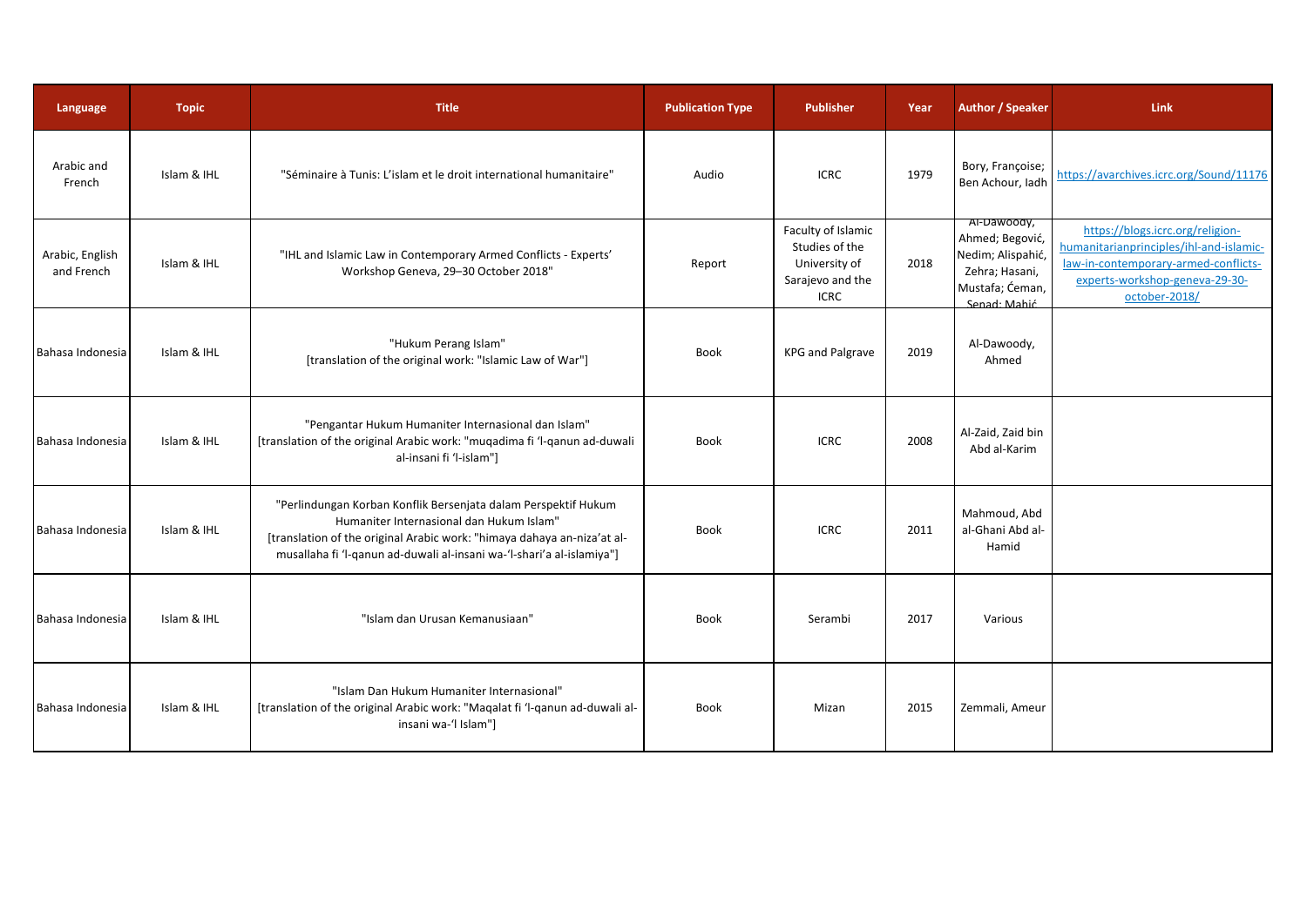| Language | <b>Topic</b>                       | <b>Title</b>                                                                                                                                                   | <b>Publication Type</b> | <b>Publisher</b>                                       | Year | <b>Author / Speaker</b>                             | <b>Link</b>                                                                                                                                        |
|----------|------------------------------------|----------------------------------------------------------------------------------------------------------------------------------------------------------------|-------------------------|--------------------------------------------------------|------|-----------------------------------------------------|----------------------------------------------------------------------------------------------------------------------------------------------------|
| Bangla   | Islam & IHL                        | "Islam and International Humanitarian Law"                                                                                                                     | <b>Book</b>             | Islamic University,<br>Kushtia, and the<br><b>ICRC</b> | 2021 | Various                                             | https://blogs.icrc.org/religion-<br>humanitarianprinciples/bangla-digital-<br>launch-of-islam-and-international-<br>humanitarian-law-book/         |
| Bangla   | Islam & IHL                        | "Articles on International Humanitarian Law and Islam"<br>[translation of the original Arabic work: "Magalat fi 'l-ganun ad-duwali al-<br>insani wa-'l Islam"] | Book                    | Islamic University,<br>Kushtia, and the<br><b>ICRC</b> | 2021 | Zemmali, Ameur                                      | https://blogs.icrc.org/religion-<br>humanitarianprinciples/bangla-articles-<br>on-islam-and-international-<br>humanitarian-law/                    |
| English  | Islam & Humanitarian<br>Action     | "The Operational Impacts of Islamic Law"                                                                                                                       | Audio                   | Intercross / ICRC                                      | 2019 | Al-Dawoody,<br>Ahmed                                | https://blogs.icrc.org/religion-<br>humanitarianprinciples/the-operational-<br>impacts-of-islamic-law-podcast-with-dr-<br>ahmed-al-dawoody/        |
| English  | Islam & Humanitarian<br>Action     | "The influence of the Muslim religion in humanitarian aid"                                                                                                     | Article                 | International<br>Review of the Red<br>Cross            | 2005 | Krafess, Jamal                                      | https://blogs.icrc.org/religion-<br>humanitarianprinciples/the-influence-of-<br>the-muslim-religion-in-humanitarian-aid/                           |
| English  | Islam & Humanitarian<br>Action     | "Encountering perceptions in parts of the Muslim world and their impact<br>on the ICRC's ability to be effective"                                              | Article                 | International<br>Review of the Red<br>Cross            | 2005 | Wigger, Andreas                                     | https://international-<br>review.icrc.org/articles/encountering-<br>perceptions-parts-muslim-world-and-<br>their-impact-icrcs-ability-be-effective |
| English  | Islam & Humanitarian<br>Principles | "Imam Al-Awzai and His Humanitarian Ideas"                                                                                                                     | Article                 | International<br>Review of the Red<br>Cross            | 1990 | Zemmali, Ameur                                      | https://blogs.icrc.org/religion-<br>humanitarianprinciples/imam-al-awzai-<br>and-his-humanitarian-ideas/                                           |
| English  | Islam & IHL                        | "An Islamic Perspective on Restraint in War: A Pakistan Case Study"                                                                                            | Article                 | <b>ICRC</b>                                            | 2021 | Ahmad,<br>Muhammad<br>Mushtag;<br>Rahmani, Ziaullah | https://blogs.icrc.org/religion-<br>humanitarianprinciples/an-islamic-<br>perspective-on-restraint-in-war-a-<br>pakistan-case-study/               |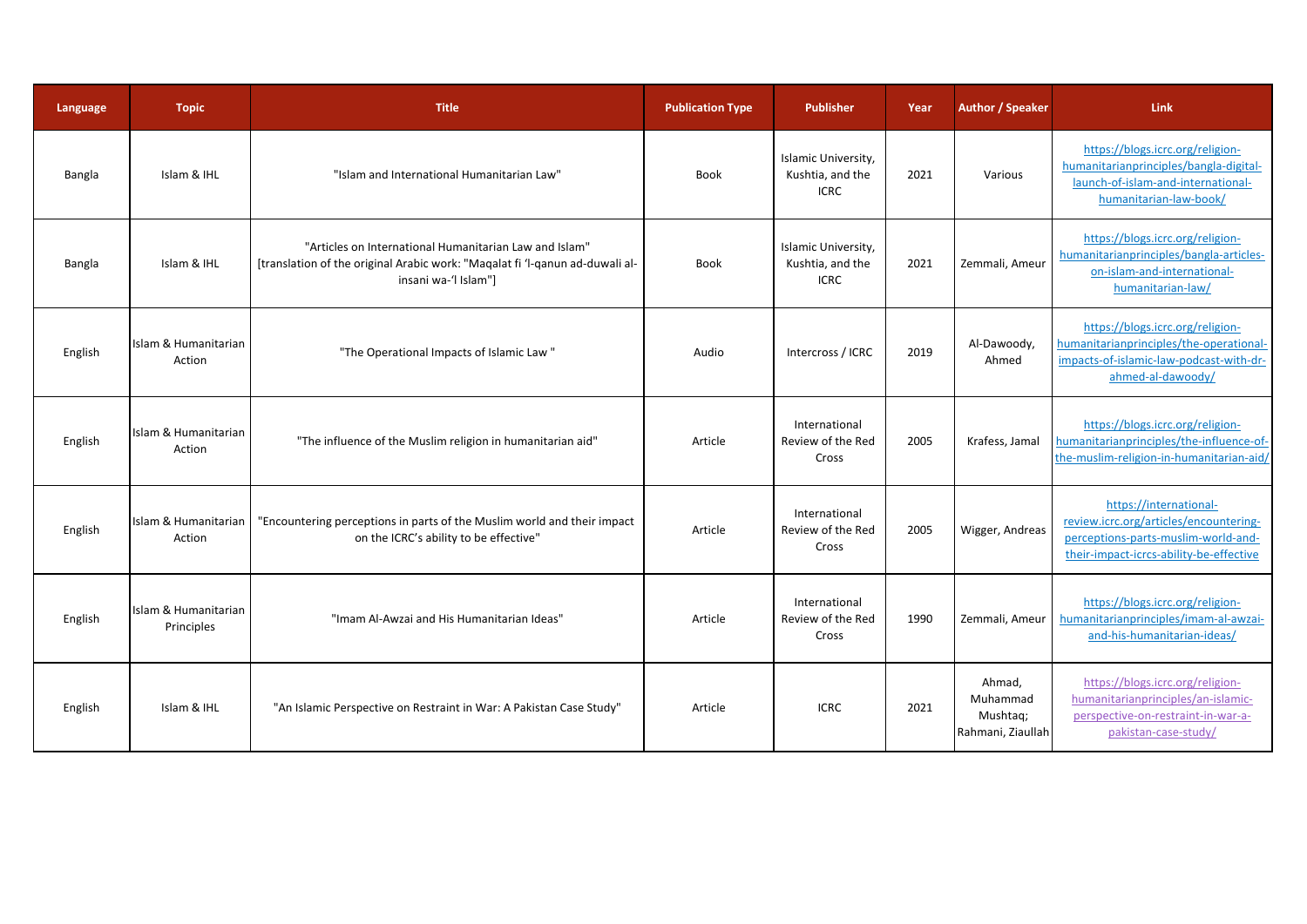| Language | <b>Topic</b> | <b>Title</b>                                                                                                                                                                | <b>Publication Type</b> | <b>Publisher</b>                            | Year | <b>Author / Speaker</b>     | Link                                                                                                                                        |
|----------|--------------|-----------------------------------------------------------------------------------------------------------------------------------------------------------------------------|-------------------------|---------------------------------------------|------|-----------------------------|---------------------------------------------------------------------------------------------------------------------------------------------|
| English  | Islam & IHL  | "IHL and Islam: An Overview"                                                                                                                                                | Article                 | Humanitarian Law<br>and Policy Blog         | 2017 | Al-Dawoody,<br>Ahmed        | https://blogs.icrc.org/law-and-<br>policy/2017/03/14/ihl-islam-overview/                                                                    |
| English  | Islam & IHL  | "Islamic Law and International Humanitarian Law: An Introduction to the<br>Main Principles"                                                                                 | Article                 | International<br>Review of the Red<br>Cross | 2017 | Al-Dawoody,<br>Ahmed        | https://international-<br>review.icrc.org/articles/islamic-law-and-<br>international-humanitarian-law-<br>introduction-main-principles      |
| English  | Islam & IHL  | "Intercross the Podcast speaks with Dr. Ahmed Al-Dawoody"                                                                                                                   | Audio                   | Intercross / ICRC                           | 2017 | Al-Dawoody,<br>Ahmed        | https://blogs.icrc.org/religion-<br>humanitarianprinciples/intercross-the-<br>podcast-speaks-with-dr-ahmed-al-<br>dawoody/                  |
| English  | Islam & IHL  | "Webinar: IHL and Islamic Law"                                                                                                                                              | Video                   | <b>Canadian Red Cross</b>                   | 2019 | Al-Dawoody,<br>Ahmed        | https://redcross-<br>1.wistia.com/medias/ya081jx4wx                                                                                         |
| English  | Islam & IHL  | "Why the ICRC is Talking about the Islamic Laws of War in Australia"                                                                                                        | Video                   | The Cove                                    | 2020 | Al-Dawoody,<br>Ahmed        | https://cove.army.gov.au/article/covetal<br>k-icrc-dr-ahmed-al-dawoody                                                                      |
| English  | Islam & IHL  | "Islam and International Law"                                                                                                                                               | Article                 | International<br>Review of the Red<br>Cross | 2005 | Al-Zuhili, Sheikh<br>Wahbeh | https://www.icrc.org/eng/resources/doc<br>uments/article/review/review-858-<br>p269.htm                                                     |
| English  | Islam & IHL  | "Exploring foundational convergence between the Islamic law of armed<br>conflict and modern international humanitarian law: Evidence from al-<br>Shaybani's Siyar al-Kabir" | Article                 | International<br>Review of the Red<br>Cross | 2022 | Cakmak, Cenap;              | https://international-<br>review.icrc.org/articles/exporing-<br>Güneysu, Gökhan foundational-convergence-islamic-law-<br>and-modern-ihl-915 |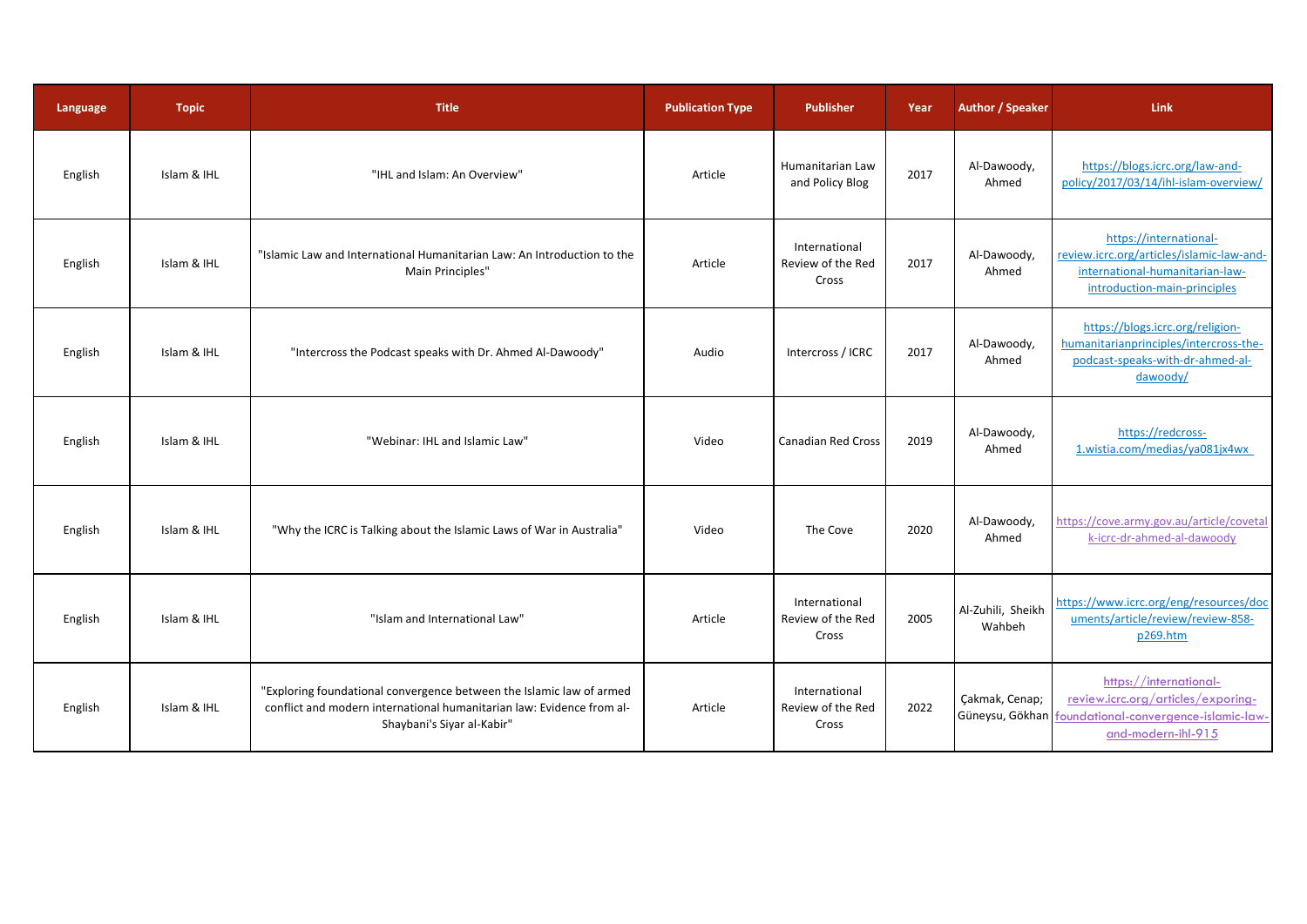| Language | <b>Topic</b> | <b>Title</b>                                                                                                     | <b>Publication Type</b> | <b>Publisher</b>                            | Year | Author / Speaker                                      | <b>Link</b>                                                                                                                                                                       |
|----------|--------------|------------------------------------------------------------------------------------------------------------------|-------------------------|---------------------------------------------|------|-------------------------------------------------------|-----------------------------------------------------------------------------------------------------------------------------------------------------------------------------------|
| English  | Islam & IHL  | "Islam and international humanitarian law: From a clash to a conversation<br>between civilizations"              | Article                 | International<br>Review of the Red<br>Cross | 2002 | Cockayne, James                                       | https://international-<br>review.icrc.org/fr/articles/islam-and-<br>international-humanitarian-law-clash-<br>conversation-between-civilizations                                   |
| English  | Islam & IHL  | "International humanitarian law lies between the Islamic concept and<br>positive international law"              | Article                 | International<br>Review of the Red<br>Cross | 1990 | El-Dakkak, Said                                       | https://international-<br>review.icrc.org/articles/international-<br>humanitarian-law-lies-between-islamic-<br>concept-and-positive-international-law                             |
| English  | Islam & IHL  | "The Koran and the Humanitarian Conventions"                                                                     | Article                 | International<br>Review of the Red<br>Cross | 1962 | Ereksoussi, M. K.                                     | https://blogs.icrc.org/religion-<br>humanitarianprinciples/the-koran-and-<br>the-humanitarian-conventions/                                                                        |
| English  | Islam & IHL  | "Is Neutral Humanitarian Action Permissible Under Islamic Law?"                                                  | Article                 | International<br>Review of the Red<br>Cross | 2016 | Kamal, Mohd<br>Hisham Mohd                            | https://blogs.icrc.org/religion-<br>humanitarianprinciples/is-neutral-<br>humanitarian-action-permissible-under-<br>islamic-law/                                                  |
| English  | Islam & IHL  | "Suicide Attacks and Islamic Law"                                                                                | Article                 | International<br>Review of the Red<br>Cross | 2008 | Munir,<br>Muhammad                                    | https://blogs.icrc.org/religion-<br>humanitarianprinciples/suicide-attacks-<br>and-islamic-law/                                                                                   |
| English  | Islam & IHL  | "The Layha for the Mujahideen: an Analysis of the Code of Conduct for the<br>Taliban Fighters under Islamic Law" | Article                 | International<br>Review of the Red<br>Cross | 2011 | Munir,<br>Muhammad                                    | https://blogs.icrc.org/religion-<br>humanitarianprinciples/the-layha-for-<br>the-mujahideen-a-analysis-of-the-code-<br>of-conduct-for-the-taliban-fighters-<br>under-islamic-law/ |
| English  | Islam & IHL  | ""Rahmatan lil-'alamin" (A Mercy to All Creation): Islamic Voices in the<br>Debate on Humanitarian Principles"   | Article                 | International<br>Review of the Red<br>Cross | 2016 | Ofteringer,<br>Ronald;<br>Mohamed,<br>Abdulfatah Said | https://blogs.icrc.org/religion-<br>humanitarianprinciples/rahmatan-lil-<br>alamin-a-mercy-to-all-creation-islamic-<br>voices-in-the-debate-on-humanitarian-<br>principles/       |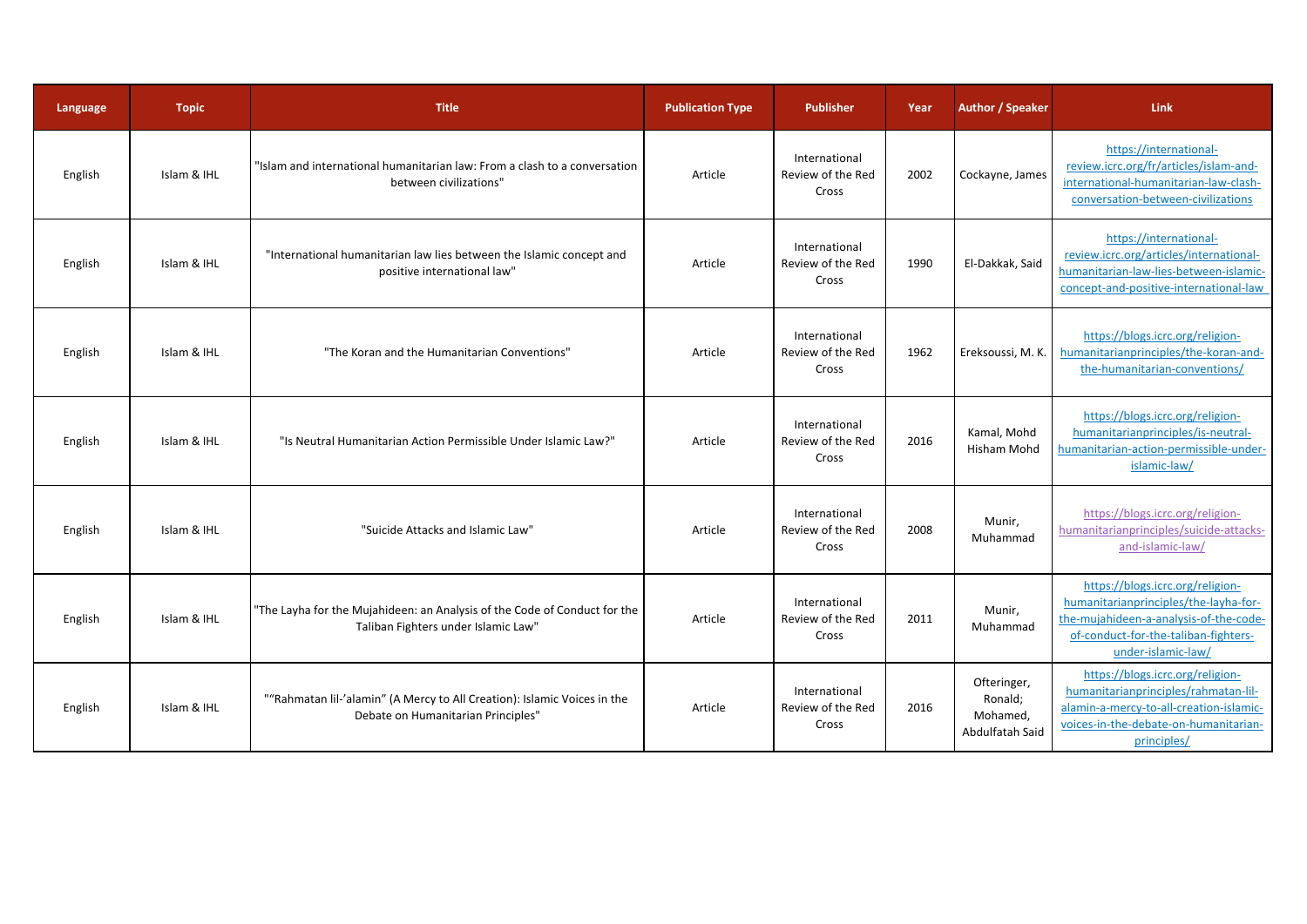| Language | <b>Topic</b> | <b>Title</b>                                                                                          | <b>Publication Type</b> | <b>Publisher</b>                                              | Year | <b>Author / Speaker</b> | <b>Link</b>                                                                                                                                                |
|----------|--------------|-------------------------------------------------------------------------------------------------------|-------------------------|---------------------------------------------------------------|------|-------------------------|------------------------------------------------------------------------------------------------------------------------------------------------------------|
| English  | Islam & IHL  | "Islamic Humanitarian Law: A Presentation by Dr Ziaullah Rahmani"                                     | Video                   | <b>ICRC</b>                                                   | 2021 | Rahmani, Ziaullah       | https://blogs.icrc.org/religion-<br>humanitarianprinciples/islamic-<br>humanitarian-law-a-presentation-by-dr-<br>ziaullah-rahmani/                         |
| English  | Islam & IHL  | "Faith Inspiration in a Secular World: An Islamic Perspective on<br>Humanitarian Principles"          | Article                 | International<br>Review of the Red<br>Cross                   | 2016 | Salek, Lucy             | https://blogs.icrc.org/religion-<br>humanitarianprinciples/faith-inspiration-<br>in-a-secular-world-an-islamic-<br>perspective-on-humanitarian-principles/ |
| English  | Islam & IHL  | "Islamic Law and the Law of Armed Conflict: The Conflict in Pakistan"                                 | Book                    | Routledge                                                     | 2011 | Shah, Niaz              | https://www.taylorfrancis.com/books/<br>mono/10.4324/9780203830772/isl<br>amic-law-law-armed-conflict-niaz-<br>shah                                        |
| English  | Islam & IHL  | "Islam and the Law of Armed Conflict: Essential Readings"                                             | Book                    | <b>Edward Elger</b>                                           | 2015 | Shah, Niaz              | https://www.e-<br>elgar.com/shop/gbp/islam-and-the-<br>law-of-armed-conflict-<br>9781782545248.html                                                        |
| English  | Islam & IHL  | "International Humanitarian Law and Islam - Conference Report, 2011,<br>Mbale, Uganda'                | Report                  | <b>Islamic University</b><br>in Uganda and the<br><b>ICRC</b> | 2011 | Various                 |                                                                                                                                                            |
| English  | Islam & IHL  | "The ICRC's global dialogue on Islam and International Humanitarian Law:<br>Islamic Republic of Iran" | Leaflet                 | <b>ICRC</b>                                                   | 2014 | Various                 |                                                                                                                                                            |
| English  | Islam & IHL  | "Islamabad 2014 Islam-IHL Conference Video"                                                           | Video                   | <b>ICRC</b>                                                   | 2014 | Various                 | https://blogs.icrc.org/religion-<br>humanitarianprinciples/video-islamabad-<br>conference-on-humanitarian-action-in-<br>light-of-sharia-and-ihl/           |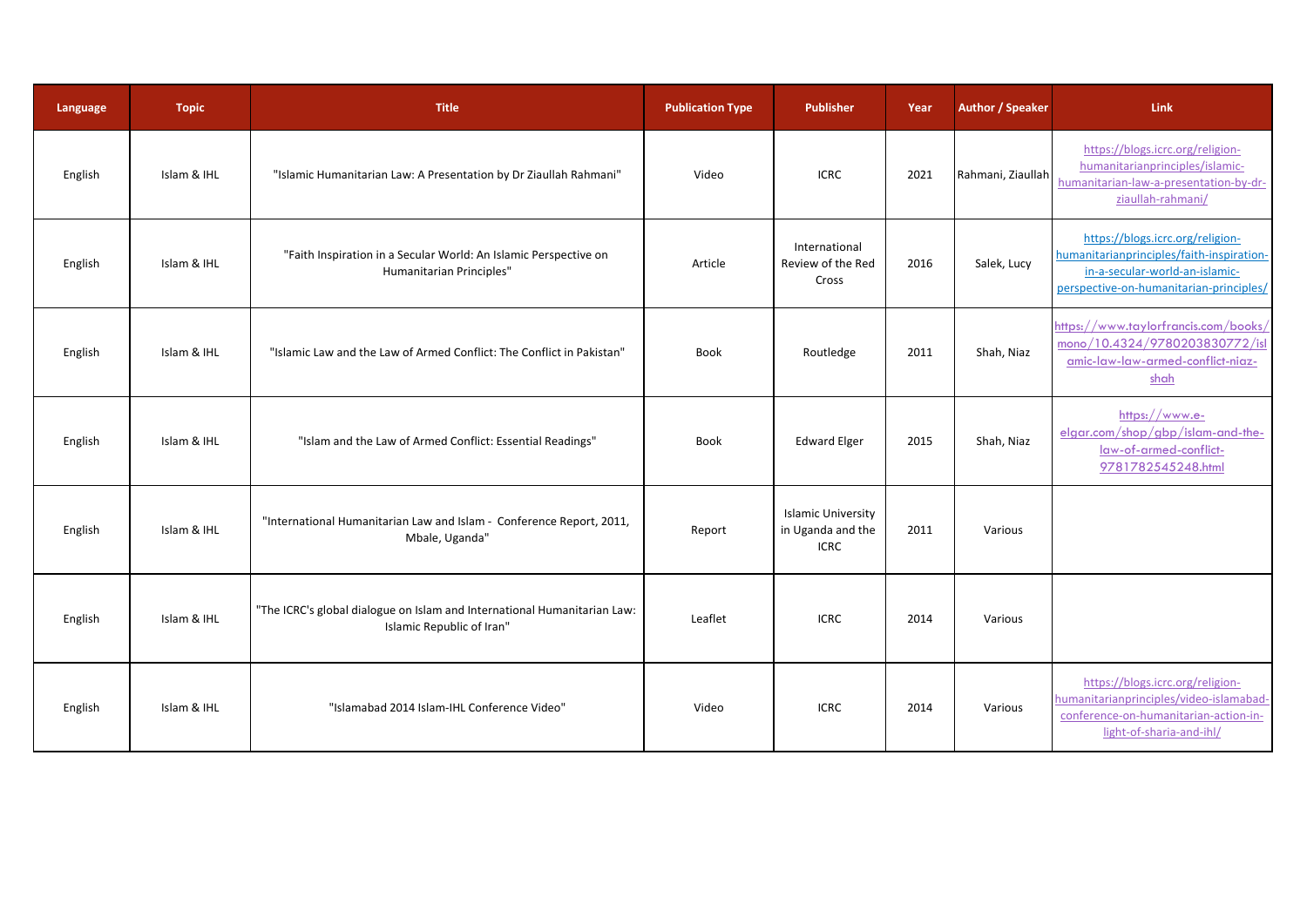| Language | <b>Topic</b>                               | <b>Title</b>                                                                                                                                | <b>Publication Type</b> | <b>Publisher</b>                            | Year | Author / Speaker                                      | <b>Link</b>                                                                                                                                                                        |
|----------|--------------------------------------------|---------------------------------------------------------------------------------------------------------------------------------------------|-------------------------|---------------------------------------------|------|-------------------------------------------------------|------------------------------------------------------------------------------------------------------------------------------------------------------------------------------------|
| English  | Islam & IHL                                | "Islam and International Humanitarian Law: Principles on the Conduct of<br>Military Operations"                                             | <b>Book</b>             | <b>ICRC</b>                                 | 2010 | Zemmali, Ameur                                        |                                                                                                                                                                                    |
| English  | Islam & IHL -<br>Environment               | "Protecting the environment during armed conflict: IHL and Islamic law"                                                                     | Article                 | Humanitarian Law<br>and Policy Blog         | 2020 | Al-Dawoody,<br>Ahmed;<br>Gale, Sarah                  | https://blogs.icrc.org/religion-<br>humanitarianprinciples/protection-of-<br>the-environment-and-non-state-armed-<br>groups-ihl-and-islamic-law-perspectives/                      |
| English  | Islam & IHL - Gender                       | "Who are you calling 'vulnerable'? Muslim women and inclusive<br>humanitarianism"                                                           | Article                 | Humanitarian Law<br>and Policy Blog         | 2020 | Al-Dawoody,<br>Ahmed;<br>Rejali, Saman                | https://blogs.icrc.org/law-and-<br>policy/2020/12/17/vulnerable-muslim-<br>women-inclusive-humanitarianism/                                                                        |
| English  | Islam & IHL -<br>Management of the<br>Dead | "Management of the dead from the Islamic law and international<br>humanitarian law perspectives: Considerations for humanitarian forensics" | Article                 | International<br>Review of the Red<br>Cross | 2017 | Al-Dawoody,<br>Ahmed                                  | https://blogs.icrc.org/religion-<br>humanitarianprinciples/management-of-<br>the-dead-from-the-islamic-law-and-ihl-<br>perspectives-considerations-for-<br>humanitarian-forensics/ |
| English  | Islam & IHL -<br>Management of the<br>Dead | "Respect for the dead under Islamic law: Considerations for humanitarian<br>forensics"                                                      | Article                 | Humanitarian Law<br>and Policy Blog         | 2018 | Al-Dawoody,<br>Ahmed                                  | http://blogs.icrc.org/law-and-<br>policy/2018/11/01/respect-for-the-dead-<br>under-islamic-law-considerations-for-<br>humanitarian-forensics/                                      |
| English  | Islam & IHL -<br>Management of the<br>Dead | "COVID-19 and Islamic burial laws: safeguarding dignity of the dead"                                                                        | Article                 | Humanitarian Law<br>and Policy Blog         | 2020 | Al-Dawoody,<br>Ahmed; Finegan,<br>Oran                | https://blogs.icrc.org/law-and-<br>policy/2020/04/30/covid-19-islamic-<br>burial-laws/                                                                                             |
| English  | Islam & IHL -<br>Management of the<br>Dead | "Respect for the Dead: From the Perspective of International<br>Humanitarian Law and Islam'                                                 | Article                 | <b>ICRC</b>                                 | 2015 | Azharul Islam,<br>Mohammad;<br>Hamzah, Obaid<br>Ullah |                                                                                                                                                                                    |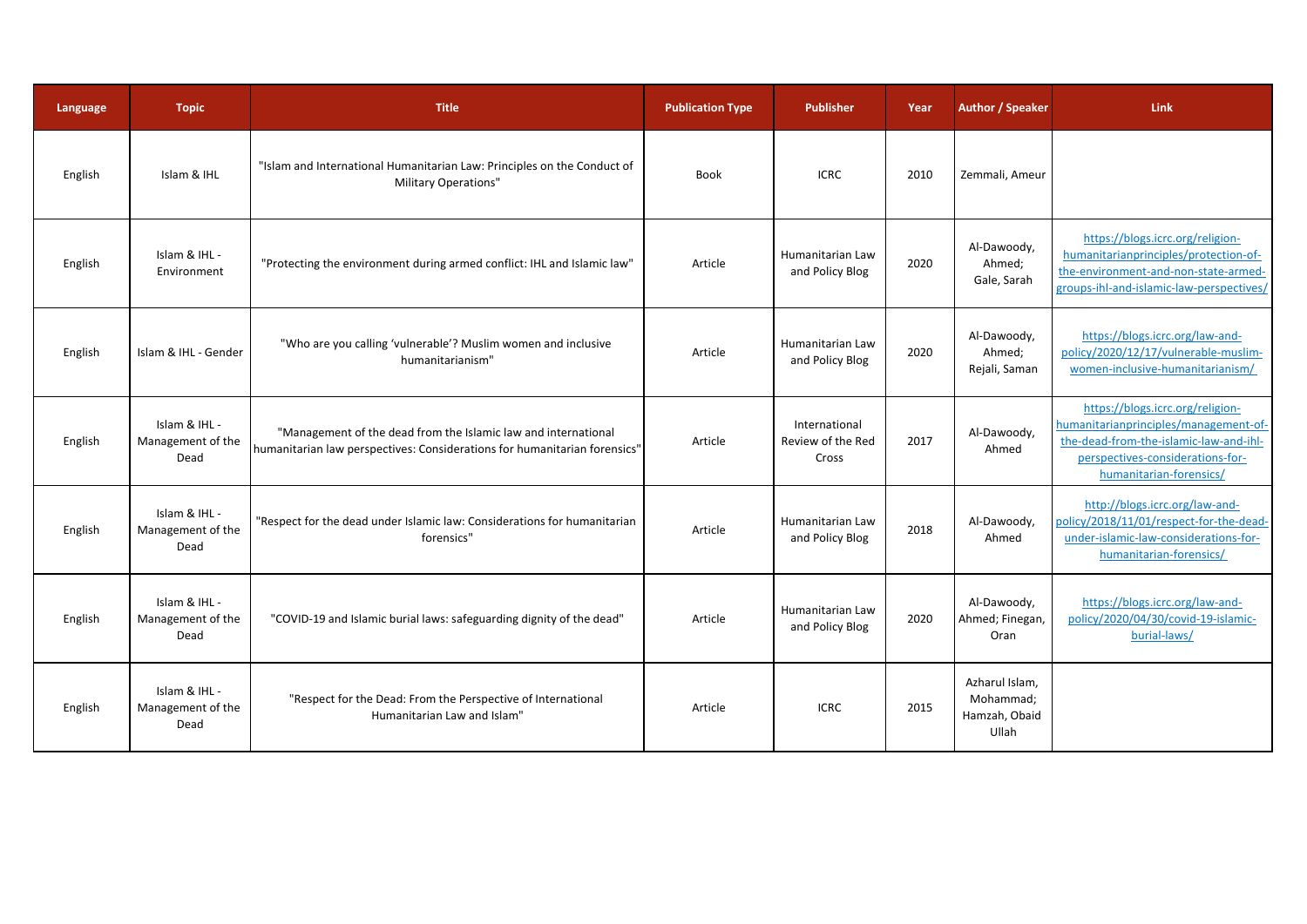| Language | <b>Topic</b>                               | <b>Title</b>                                                                                      | <b>Publication Type</b> | <b>Publisher</b>                            | Year | <b>Author / Speaker</b>                                                    | <b>Link</b>                                                                                                                                  |
|----------|--------------------------------------------|---------------------------------------------------------------------------------------------------|-------------------------|---------------------------------------------|------|----------------------------------------------------------------------------|----------------------------------------------------------------------------------------------------------------------------------------------|
| English  | Islam & IHL -<br>Management of the<br>Dead | "Respect for the Dead: From the Perspective of International<br>Humanitarian Law (IHL) and Islam" | <b>Book</b>             | <b>ICRC</b>                                 | 2016 | Islam,<br>Mohammad<br>Azharul;<br>Hamzah,<br>Maulana Obaid<br><b>Illah</b> |                                                                                                                                              |
| English  | Islam & IHL -<br>Management of the<br>Dead | "Management of the dead under Islamic Law"                                                        | Leaflet                 | <b>ICRC</b>                                 | 2020 | Various                                                                    | https://www.icrc.org/en/download/fi<br>le/117465/4464 002 management<br>of the dead under islamic law Ir.p<br>df                             |
| English  | Islam & IHL -<br>Prisoners of War          | "GCIII Commentary: an Islamic perspective on the treatment of prisoners<br>of war"                | Article                 | Humanitarian Law<br>and Policy Blog         | 2021 | Al-Dawoody,<br>Ahmed                                                       | https://blogs.icrc.org/law-and-<br>policy/2021/01/26/gciii-commentary-<br>islamic/                                                           |
| English  | Islam & IHL -<br>Prisoners of War          | "Debates on the Rights of Prisoners of War in Islamic Law"                                        | Article                 | <b>Islamic Studies</b>                      | 2010 | Munir,<br>Muhammad                                                         | https://papers.ssrn.com/sol3/papers.c<br>$fm$ ?abstract_id=1802006                                                                           |
| English  | Islam & IHL -<br>Protection                | "International humanitarian law, Islamic law and the protection of<br>children in armed conflict" | Article                 | International<br>Review of the Red<br>Cross | 2019 | Al-Dawoody,<br>Ahmed; Murphy,<br>Vanessa                                   | https://international-<br>review.icrc.org/articles/international-<br>humanitarian-law-islamic-law-and-<br>protection-children-armed-conflict |
| English  | Islam & IHL -<br>Protection                | "The Protection of Civilians in War: Non-Combatant Immunity in Islamic<br>Law"                    | Article                 | Hamdard Islamicus                           | 2011 | Munir,<br>Muhammad                                                         | https://papers.ssrn.com/sol3/papers.cfm<br>?abstract id=1797045                                                                              |
| English  | Islamic Law of War                         | "The Islamic Law of War: Justifications and Regulations"                                          | Book                    | Palgrave Macmillan                          | 2011 | Al-Dawoody,<br>Ahmed                                                       | https://link.springer.com/book/10.10<br>57/9780230118089                                                                                     |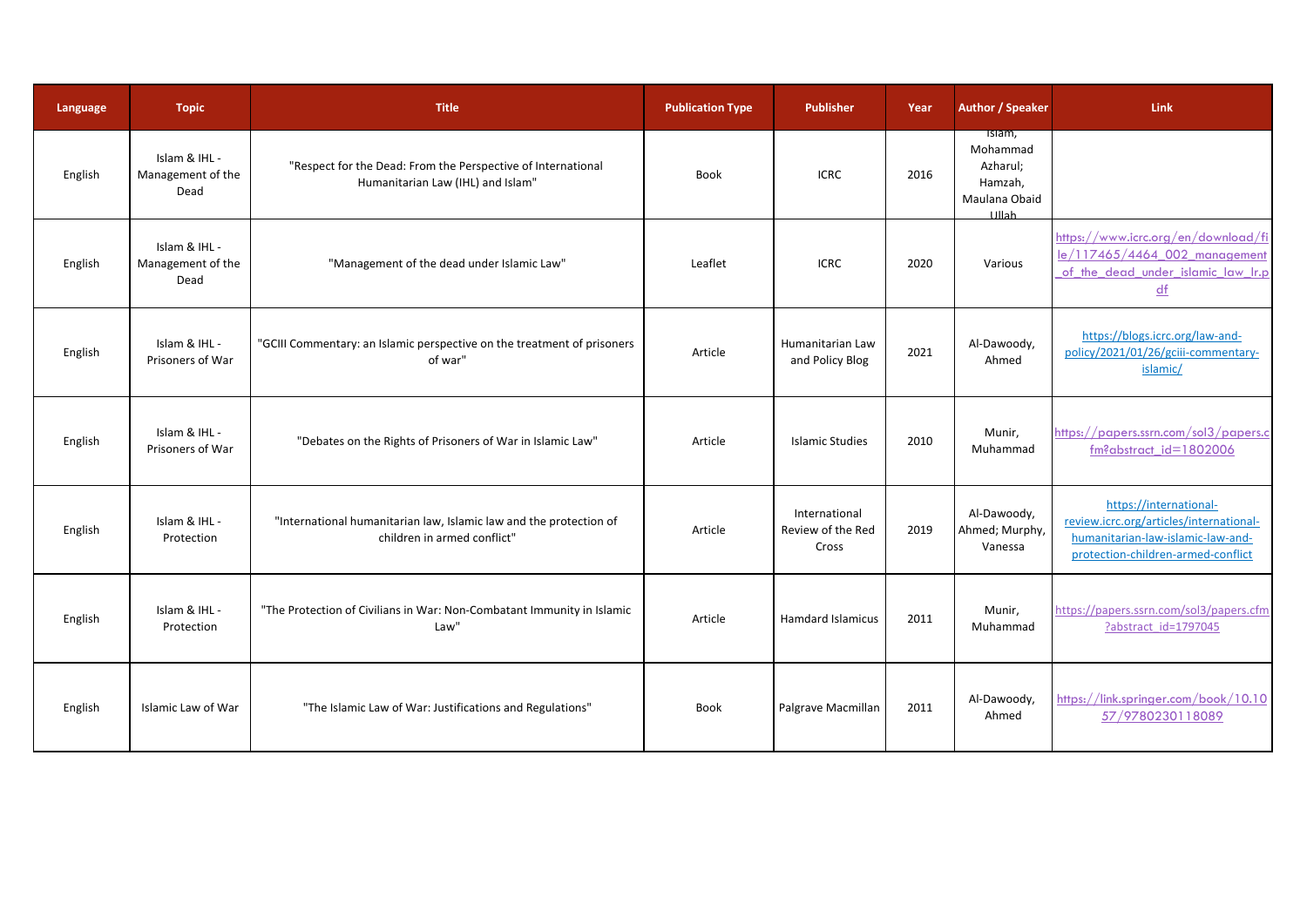| Language | <b>Topic</b>       | <b>Title</b>                                                                                                                                                                     | <b>Publication Type</b> | <b>Publisher</b>                                                 | Year | <b>Author / Speaker</b>            | <b>Link</b>                                                                                              |
|----------|--------------------|----------------------------------------------------------------------------------------------------------------------------------------------------------------------------------|-------------------------|------------------------------------------------------------------|------|------------------------------------|----------------------------------------------------------------------------------------------------------|
| English  | Islamic Law of War | "Al-Sarakhsī's Contribution to the Islamic Law of War"                                                                                                                           | Article                 | <b>UCLA Journal of</b><br><b>Islamic and Near</b><br>Eastern Law | 2015 | Al-Dawoody,<br>Ahmed               | http://escholarship.org/uc/item/2mz9k4<br>q1                                                             |
| English  | Islamic Law of War | "Humanity in armed conflict: Can Islamic laws protect civilians?"                                                                                                                | Article                 | The Strategist                                                   | 2020 | Al-Dawoody,<br>Ahmed               | https://www.aspistrategist.org.au/huma<br>nity-in-armed-conflict-can-islamic-laws-<br>protect-civilians/ |
| English  | Islamic Law of War | "The shorter book on Muslim international law = Kitab al-Siyar al-saghir /<br>by Muhammad ibn al-Hasan al-Shaybānī ; edited, translated and<br>annotated by Mahmood Ahmad Ghazi" | Book                    | International<br><b>Islamic University</b><br>Islamabad          | 1998 | Al-Shaybani,<br>Muhammad           |                                                                                                          |
| English  | Islamic Law of War | "The Islamic Law of Nations: Shaybanī's Siyar; trans. Majid Khadduri"                                                                                                            | Book                    | Johns Hopkins Press                                              | 2002 | Al-Shaybani,<br>Muhammad           | https://www.press.jhu.edu/books/title<br>/2675/islamic-law-nations                                       |
| English  | Islamic Law of War | "Al-Tabari's Book of Jihad; trans. and commentary by Yasir S. Ibrahim"                                                                                                           | Book                    | <b>Edwin Mellen Press</b>                                        | 2007 | Al-Tabar,<br>Muhammad ibn<br>Jarar | https://mellenpress.com/book/Al-<br>Tabaris-Book-of-Jihad/7033/                                          |
| English  | Islamic Law of War | "Islamic Jurisprudence on the Regulation of Armed Conflict: Text and<br>Context"                                                                                                 | <b>Book</b>             | <b>Brill</b>                                                     | 2019 | Badawi, Nesrine                    | https://brill.com/view/title/32962                                                                       |
| English  | Islamic Law of War | "The Law of War and Concept of Jihad in Islam"                                                                                                                                   | Article                 | <b>Policy Perspectives</b>                                       | 2008 | Ghazi, Mahmood<br>Ahmad            | https://www.ips.org.pk/the-law-of-<br>war-and-concept-of-jihad-in-islam/                                 |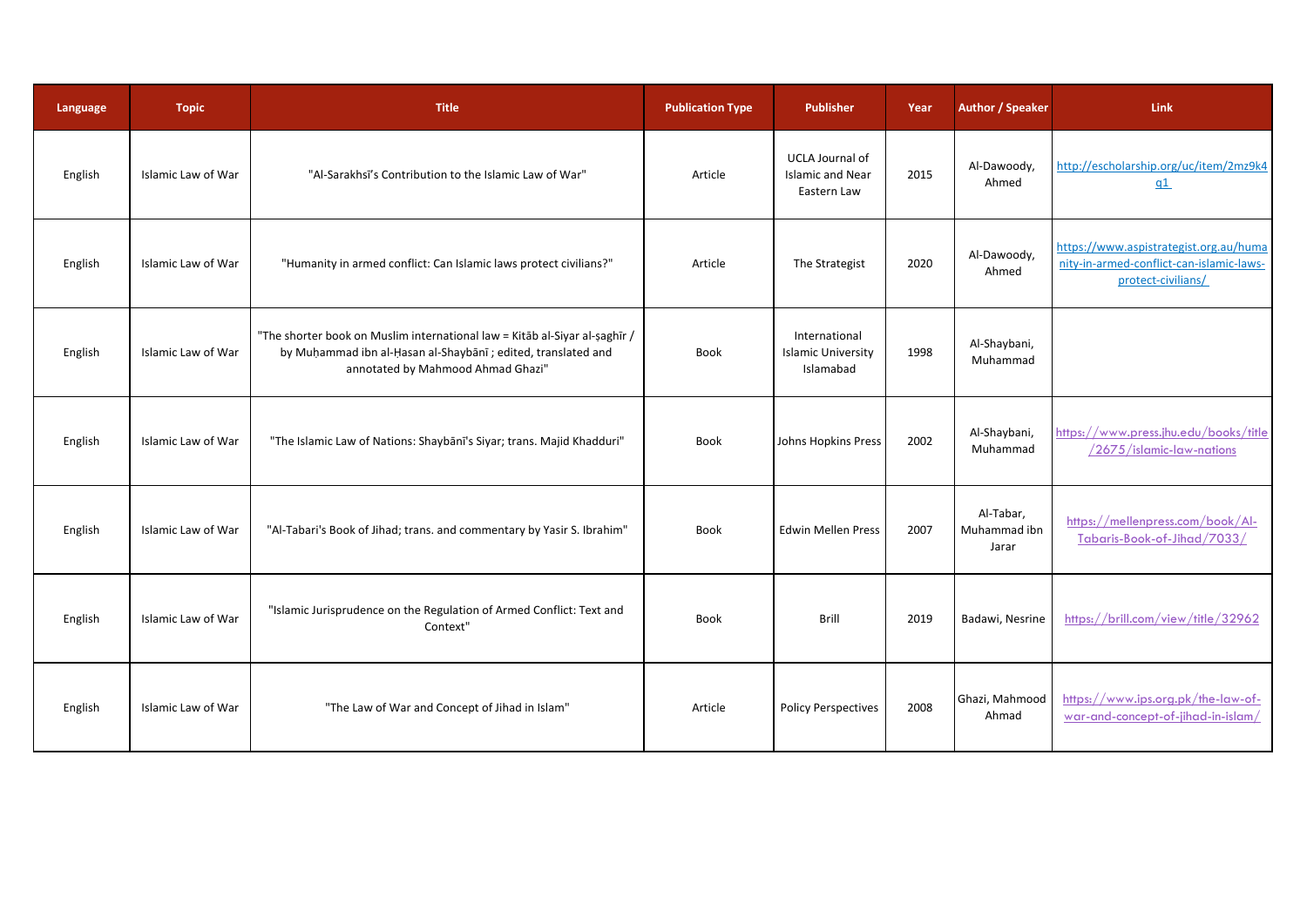| Language | <b>Topic</b>       | <b>Title</b>                                                                                                        | <b>Publication Type</b> | <b>Publisher</b>                          | Year | <b>Author / Speaker</b> | Link                                                                                                                                                        |
|----------|--------------------|---------------------------------------------------------------------------------------------------------------------|-------------------------|-------------------------------------------|------|-------------------------|-------------------------------------------------------------------------------------------------------------------------------------------------------------|
| English  | Islamic Law of War | "The Muslim Conduct of State: Being a Treatise on Siyar"                                                            | <b>Book</b>             | Islamic Culture                           | 1941 | Hamidullah,<br>Muhammad | https://archive.org/details/MuslimCon<br>ductOfStateDr.MuhammadHamidullah                                                                                   |
| English  | Islamic Law of War | "The Battlefields of the Prophet Muhammad"                                                                          | Book                    | <b>Islamic Review</b>                     | 1952 | Hamidullah,<br>Muhammad | https://archive.org/details/hamidulla<br>h.info.555/                                                                                                        |
| English  | Islamic Law of War | "War and Peace in the Law of Islam"                                                                                 | Book                    | Lawbook Exchange                          | 2010 | Khadduri, Majid         | https://www.lawbookexchange.com/<br>pages/books/44759/majid-<br>khadduri/war-and-peace-in-the-law-<br>of-islam                                              |
| English  | Islamic Law of War | "The Prophet (Peace be Upon Him)'s Merciful Reforms in the Conduct of<br>War: The Prohibited Acts"                  | Article                 | <b>INSIGHTS: 'Mercy</b><br>for the World' | 2011 | Munir,<br>Muhammad      | https://papers.ssrn.com/sol3/papers.cfm<br>?abstract id=1813063                                                                                             |
| English  | Islamic Law of War | "Islamic International Law (Siyar): An Introduction"                                                                | Article                 | <b>Hamdard Islamicus</b>                  | 2012 | Munir,<br>Muhammad      | https://papers.ssrn.com/sol3/papers.cfm<br>?abstract id=1835823                                                                                             |
| English  | Islamic Law of War | "Some Reflections on the Story of Banu Qurayzah: A Re-evaluation of Ibn<br>Ishaq's Account"                         | Article                 | Islamabad Law<br>Review                   | 2016 | Munir,<br>Muhammad      | https://papers.ssrn.com/sol3/papers.cfm<br>?abstract id=2431824                                                                                             |
| English  | Islamic Law of War | "The Law of War and Peace in Islam: Causes and Conduct of Jihad and Non-<br>State Islamic Actors under Islamic Law" | Book                    | <b>Edward Mellen</b><br>Press             | 2018 | Munir,<br>Muhammad      | https://mellenpress.com/book/The-Law-<br>of-War-and-Peace-in-Islam-Causes-and-<br>Conduct-of-Jihad-and-Non-State-Islamic-<br>Actors-under-Islamic-Law/9456/ |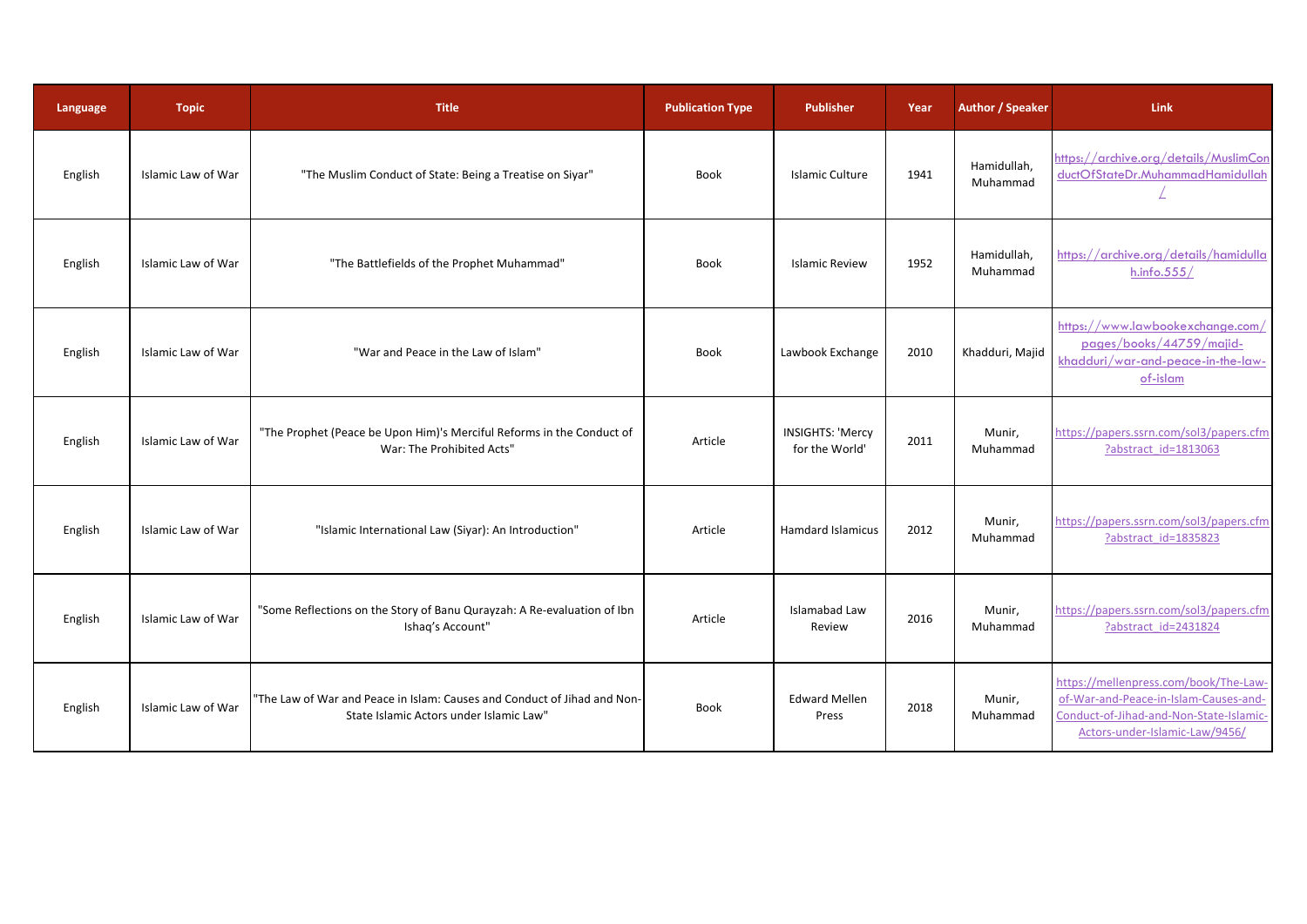| Language | <b>Topic</b>                       | <b>Title</b>                                                                                                                                  | <b>Publication Type</b> | <b>Publisher</b>                                             | Year | <b>Author / Speaker</b>    | Link                                                                                                                           |
|----------|------------------------------------|-----------------------------------------------------------------------------------------------------------------------------------------------|-------------------------|--------------------------------------------------------------|------|----------------------------|--------------------------------------------------------------------------------------------------------------------------------|
| English  | Islamic Law of War                 | "Combatants, not Bandits: the Status of Rebels in Islamic Law"                                                                                | Article                 | International<br>Review of the Red<br>Cross                  | 2011 | Tabassum, Sadia            | https://blogs.icrc.org/religion-<br>humanitarianprinciples/combatants-not-<br>bandits-the-status-of-rebels-in-islamic-<br>law/ |
| English  | Islamic Law of War                 | "War and Law in the Islamic World"                                                                                                            | Book                    | Brill                                                        | 2015 | Vanhullebusch,<br>Matthias | https://brill.com/view/title/31941                                                                                             |
| Farsi    | Islam & Humanitarian<br>Principles | "Barasi e Tadbiqi Huquq e Bashar e Dustane dar Manabe e Islami va Asnad<br>Bain al Melali"                                                    | Book                    | Centre of<br>Comparative<br>Studies of Islam and<br>IHL, Qom | 2014 | Various                    |                                                                                                                                |
| Farsi    | Islam & IHL                        | "Faselnameh e Islam va Huquq e Bain al Melal e Bashar Dustane"                                                                                | Magazine                | Centre of<br>Comparative<br>Studies of Islam and<br>IHL, Qom | 2006 | Various                    |                                                                                                                                |
| Farsi    | Islam & IHL                        | "Majmu' eh e Maqalat e Dovomeen Hamayesh e Islam va Huquq e Bashar<br>Dustane e Bain al Melali"<br>"Islam and International Humanitarian Law" | Book                    | Astan e Quds e<br>Razavi Publications,<br>Mashad             | 2013 | Various                    |                                                                                                                                |
| Farsi    | Islam & IHL                        | "Islam va Huquq e Bain al Melal e Bashar Dustane"<br>"Islam and International Humanitarian Law"                                               | Book                    | Tehran                                                       | 2013 | Various                    |                                                                                                                                |
| Farsi    | Islam & IHL                        | "Guftegu e Islam va Huquq e Bain al Melal e Bashar e Dustane"                                                                                 | Leaflet                 | Centre of<br>Comparative<br>Studies of Islam and<br>IHL, Qom | 2014 | Various                    |                                                                                                                                |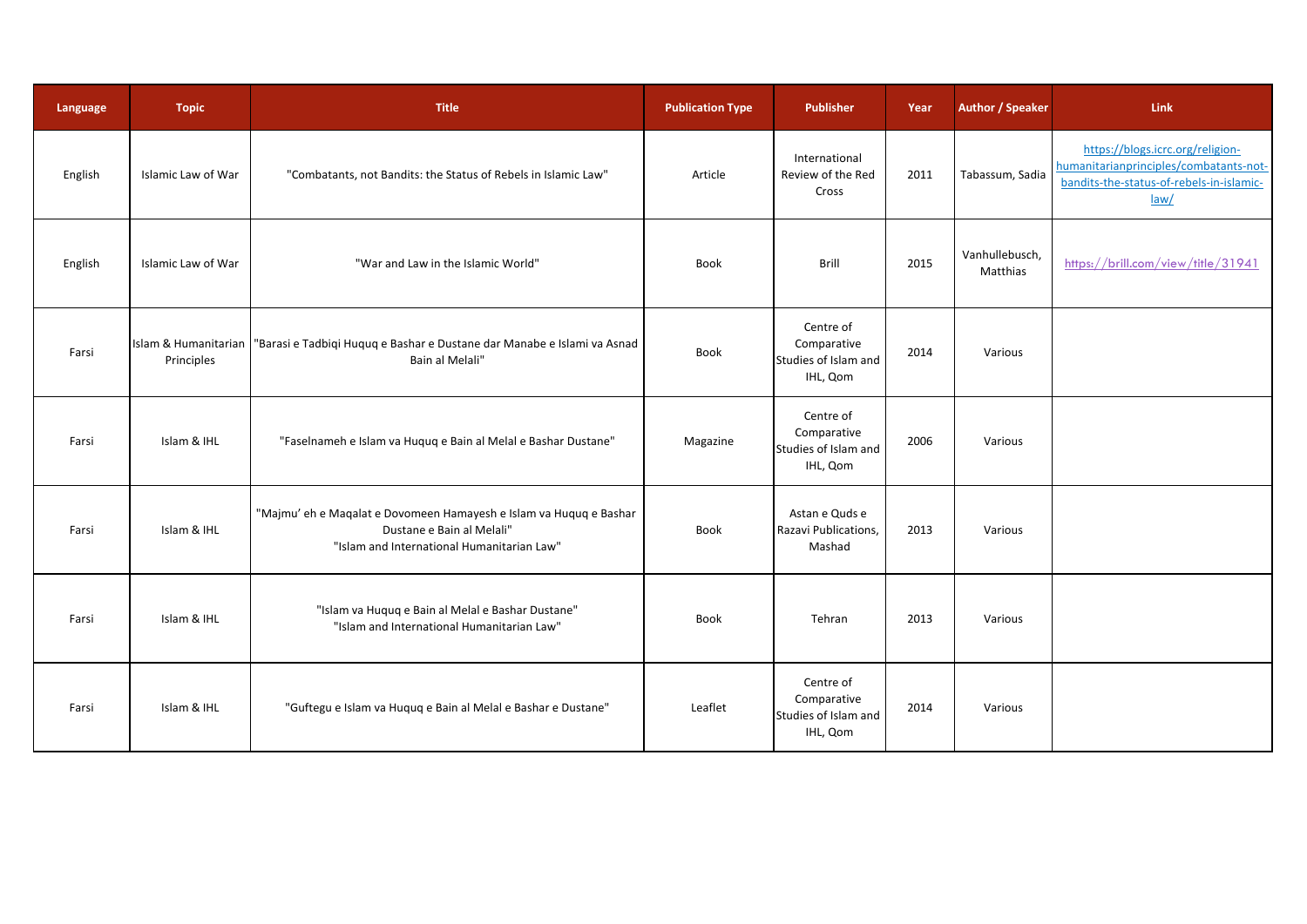| Language  | <b>Topic</b>                | <b>Title</b>                                                                                                                                                                                                                                                             | <b>Publication Type</b> | <b>Publisher</b>                                                                                                           | Year | <b>Author / Speaker</b>                   | <b>Link</b>                                                                                                                                                  |
|-----------|-----------------------------|--------------------------------------------------------------------------------------------------------------------------------------------------------------------------------------------------------------------------------------------------------------------------|-------------------------|----------------------------------------------------------------------------------------------------------------------------|------|-------------------------------------------|--------------------------------------------------------------------------------------------------------------------------------------------------------------|
| French    | Islam & IHL                 | "Islam et droit international humanitaire"                                                                                                                                                                                                                               | Article                 | International<br>Review of the Red<br>Cross                                                                                | 1980 | Ben Achour, ladh                          | https://international-<br>review.icrc.org/fr/articles/islam-et-<br>droit-international-humanitaire                                                           |
| French    | Islam & IHL                 | "Exposé sur le droit musulman et le droit international humanitaire (DIH) -<br>Part I"                                                                                                                                                                                   | Audio                   | <b>ICRC</b>                                                                                                                | 1986 |                                           | Boisard, Marcel https://avarchives.icrc.org/Sound/11387                                                                                                      |
| French    | Islam & IHL                 | "Exposé sur le droit musulman et le droit international humanitaire (DIH) -<br>Part II"                                                                                                                                                                                  | Audio                   | <b>ICRC</b>                                                                                                                | 1986 |                                           | Boisard, Marcel https://avarchives.icrc.org/Sound/11388                                                                                                      |
| French    | Islam & IHL                 | "L'Emir Abdelkader et le droit international humanitaire"                                                                                                                                                                                                                | Book                    | ICRC, CRA,<br><b>Fondation Emir</b><br>Abdelkader, An-<br>Nadi al-Watani li-'l-<br>jaish, Ministère de<br>la lustice Alger | 2013 | Various                                   |                                                                                                                                                              |
| French    | Islam & IHL                 | "Rencontres de points de vue dans certaines parties du monde musulman<br>et leur impact sur l'efficacité du CICR"                                                                                                                                                        | Article                 | International<br>Review of the Red<br>Cross                                                                                | 2005 | Wigger, Andreas                           | http://www.cid.icrc.org/library/docs/DO<br>C/irrc 858 wigger.pdf                                                                                             |
| Kiswahili | Islam & IHL                 | "Utangulizi wa Sheria ya Kimataifa ya Kibinadamu ya Kiislamu"<br>[translation of the original Arabic work: "Muqaddimah fi 'l-qanun ad-<br>duwali al-insani fi 'l-islam"]                                                                                                 | <b>Book</b>             | <b>ICRC</b>                                                                                                                | 2021 | Al-Zaid, Zaid bin<br>Abd al-Karim         | https://blogs.icrc.org/religion-<br>humanitarianprinciples/kiswahili-new-<br>$book\text{-}ih\text{-}islam/$                                                  |
| Kiswahili | Islam & IHL -<br>Protection | "Ulinzi kwa Wahanga wa Migogoro ya Kutumia Silaha Katika Sheria ya<br>Kimataifa ya Kibinadamu na Sheria ya Kiislamu"<br>[translation of the original Arabic work: "himaya dahaya an-niza'at al-<br>musallaha fi 'l-qanun ad-duwali al-insani wa-'l-shari'a al-islamiya"] | Book                    | <b>ICRC</b>                                                                                                                | 2021 | Mahmoud, Abd<br>al-Ghani Abd al-<br>Hamid | https://blogs.icrc.org/religion-<br>humanitarianprinciples/kiswahili-book-<br>protection-of-the-victims-of-armed-<br>conflict-under-ihl-and-islamic-shari-a/ |